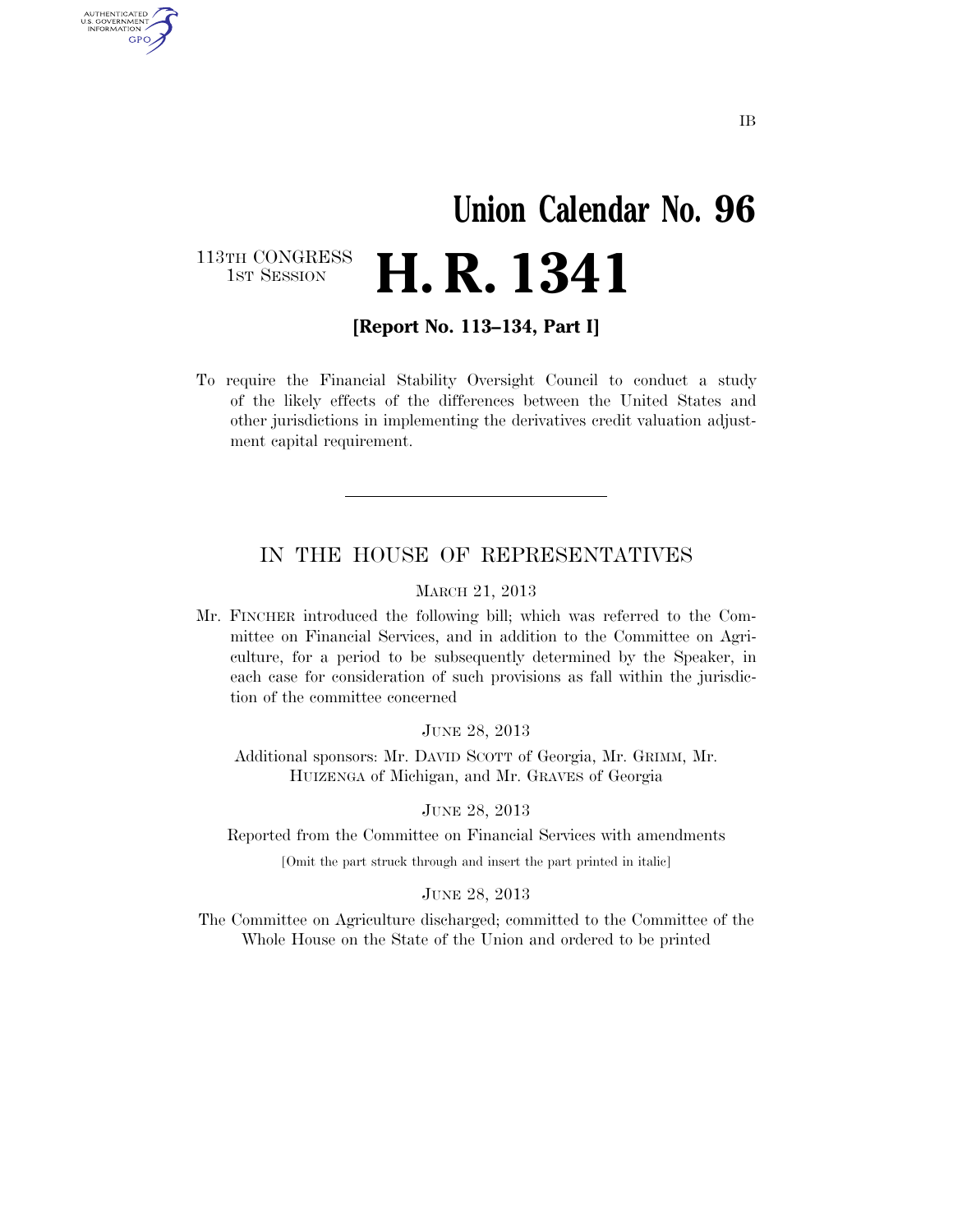## **A BILL**

2

To require the Financial Stability Oversight Council to conduct a study of the likely effects of the differences between the United States and other jurisdictions in implementing the derivatives credit valuation adjustment capital requirement.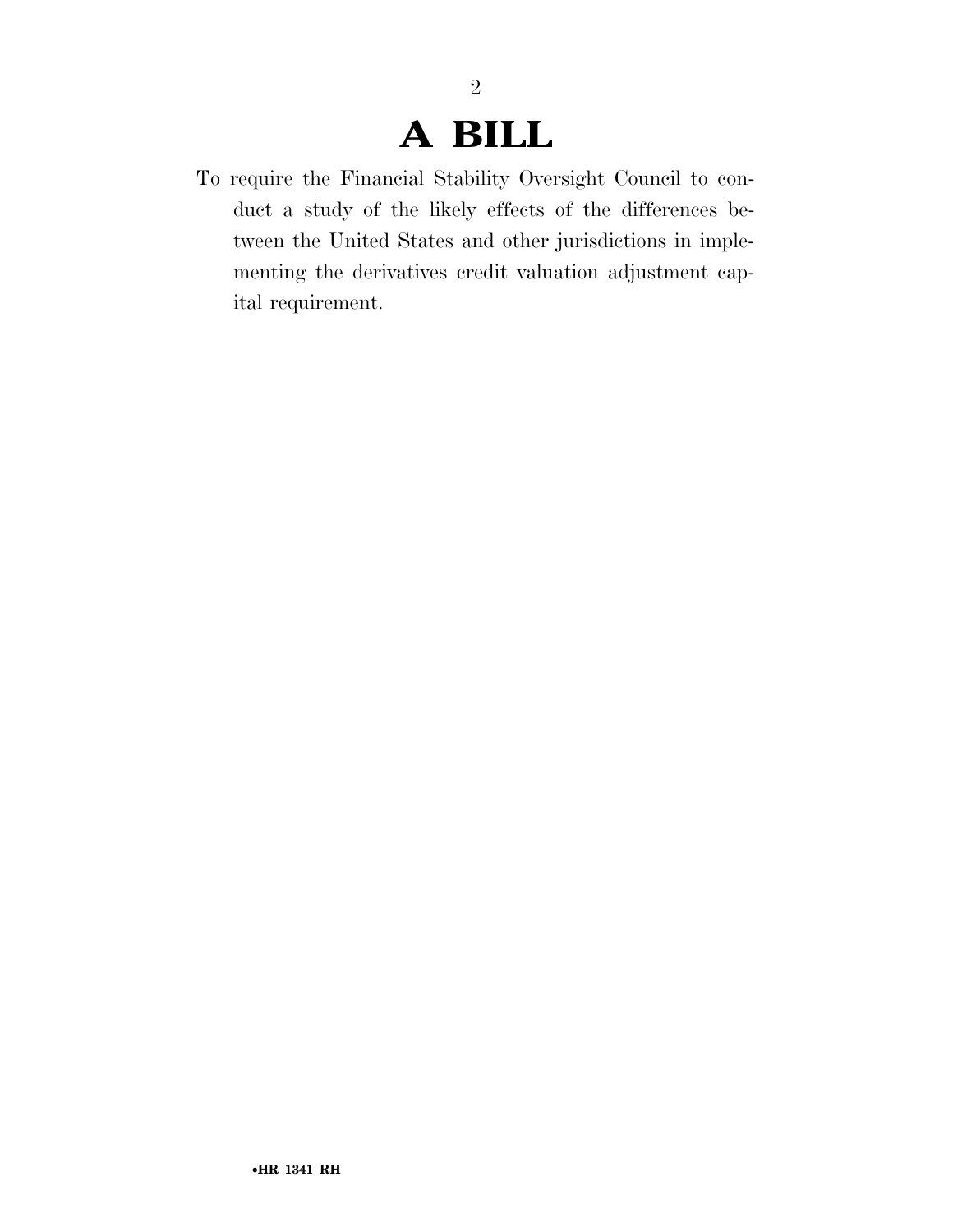*Be it enacted by the Senate and House of Representa- tives of the United States of America in Congress assembled,*  **SECTION 1. SHORT TITLE.**  This Act may be cited as the ''Financial Competitive Act of 2013''. **SEC. 2. STUDY OF IMPLEMENTATION OF BASEL III CAPITAL REQUIREMENTS RELATED TO DERIVATIVES EXPOSURES.**  (a) STUDY.—The Financial Stability Oversight Coun-cil shall conduct a study of the likely effects that dif-

ferences between the United States and other jurisdictions

in implementing the derivatives credit valuation adjust-

ment (in this section referred to as ''CVA'') capital re-

(1) United States financial institutions that

conduct derivatives transactions and participate in

•**HR 1341 RH**

- (2) end users of derivatives; and
- (3) international derivatives markets.
- (b) CONTENT.—The study required by subsection (a) shall include—
- (1) an assessment of—

quirement would have on—

derivatives markets;

 (A) the extent to which there are dif- ferences in the approaches that the United States and other jurisdictions are taking re-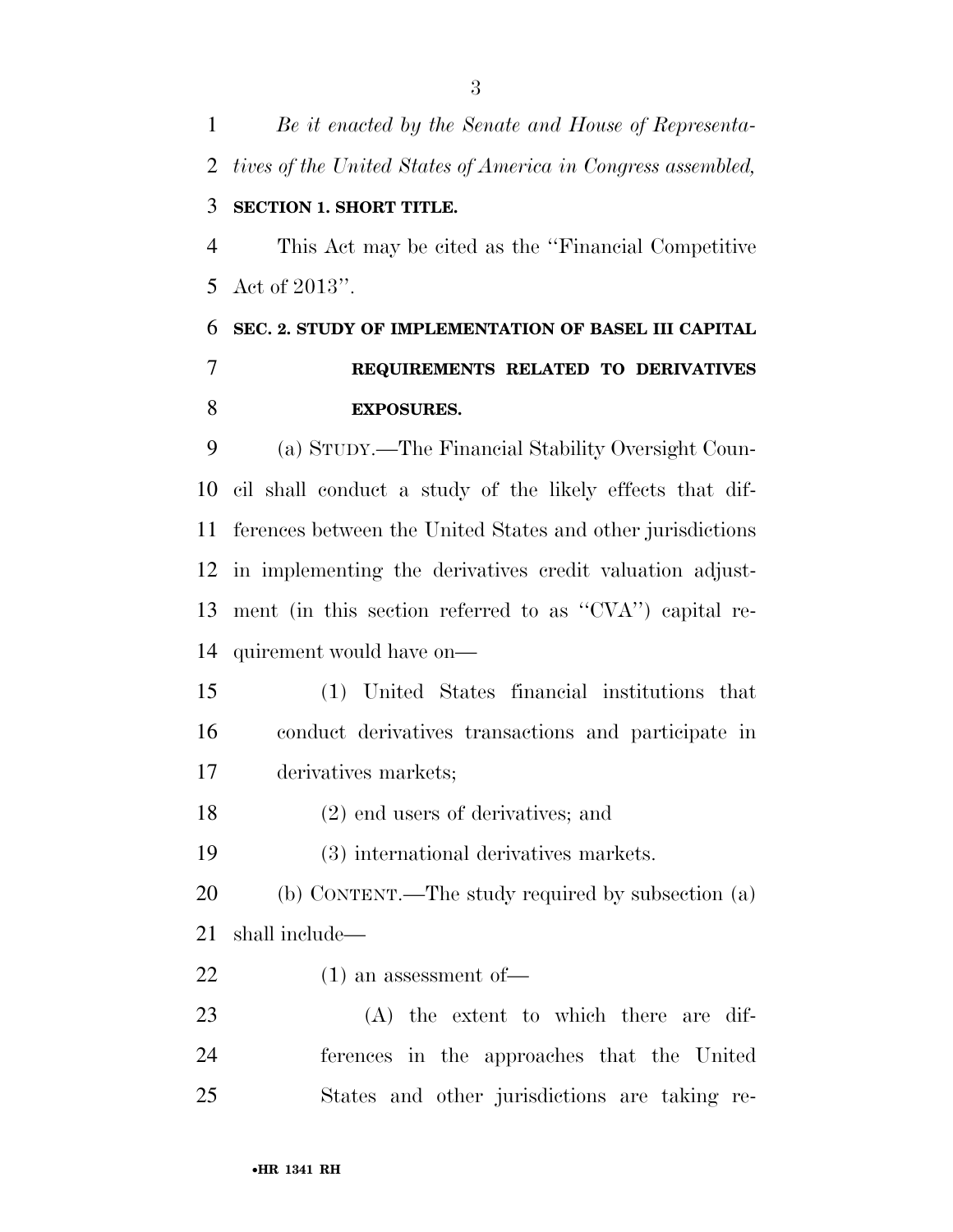| $\mathbf{1}$   | garding implementation of the CVA capital re-        |
|----------------|------------------------------------------------------|
| $\overline{2}$ | quirement, and the nature of the differences;        |
| 3              | (B) the impact that the differences would            |
| $\overline{4}$ | have on-                                             |
| 5              | (i) United States financial institutions             |
| 6              | that conduct derivatives transactions and            |
| 7              | participate in derivatives markets, includ-          |
| 8              | ing their ability to serve end users of de-          |
| 9              | rivatives;                                           |
| 10             | (ii) pricing and other costs of, and                 |
| 11             | services available to, end users of deriva-          |
| 12             | tives in the United States and other juris-          |
| 13             | dictions; and                                        |
| 14             | (iii) the competitiveness of United                  |
| 15             | States financial institutions and United             |
| 16             | States derivatives markets, including the            |
| 17             | extent to which differences in the CVA               |
| 18             | capital requirement could shift derivatives          |
| 19             | business among jurisdictions; and                    |
| 20             | (C) the interaction between differing CVA            |
| 21             | capital requirements and margin rules; and           |
| 22             | (2) recommendations regarding steps that the         |
| 23             | Congress and the Federal financial regulatory agen-  |
| 24             | cies that comprise the Financial Stability Oversight |
| 25             | Council should take to-                              |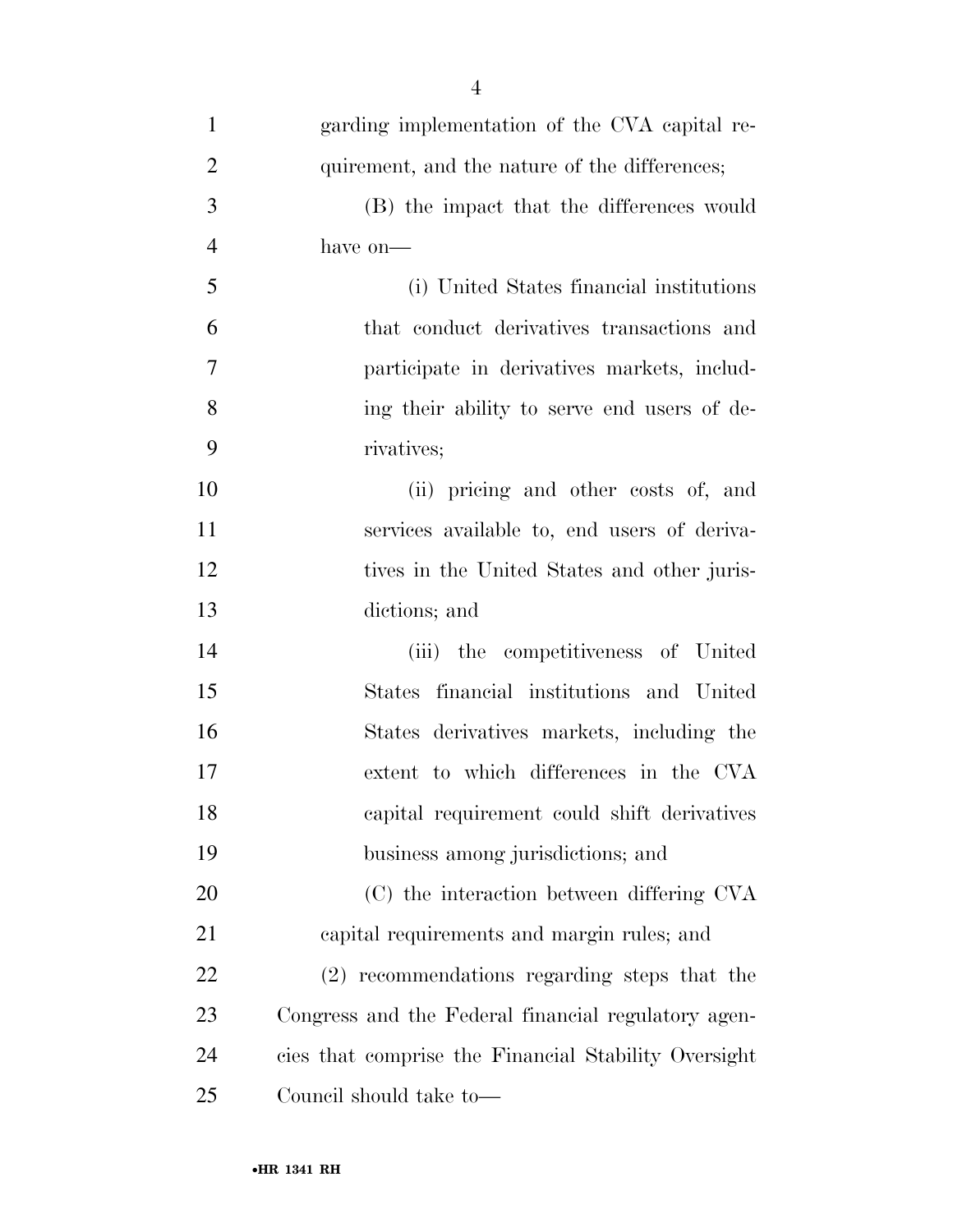| $\mathbf{1}$   | (A) minimize any expected negative effects                  |
|----------------|-------------------------------------------------------------|
| $\overline{2}$ | on United States financial institutions, deriva-            |
| $\mathfrak{Z}$ | tives markets, and end users, and;                          |
| $\overline{4}$ | encourage greater international con-<br>(B)                 |
| 5              | sistency in implementation of internationally               |
| 6              | agreed capital, liquidity, and other prudential             |
| 7              | standards.; and                                             |
| 8              | $(C)$ ensure that the Financial Stability                   |
| 9              | Oversight Council fulfills its statutory mandate            |
| 10             | to identify risks and respond to emerging threats           |
| 11             | to financial stability.                                     |
| 12             | (c) REPORT.—No later than 90 days after the date            |
| 13             | of the enactment of this Act, the Financial Stability Over- |
| 14             | sight Council shall submit a written report containing the  |
| 15             | results of the study to the Chairman and ranking minority   |
| 16             | member of the Committees on Agriculture and Financial       |
| 17             | Services of the House of Representatives, and the Chair-    |
| 18             | man and ranking minority member of the Committees on        |
| 19             | Agriculture, Nutrition, and Forestry, and Banking, Hous-    |
| 20             | ing, and Urban Affairs of the Senate.                       |